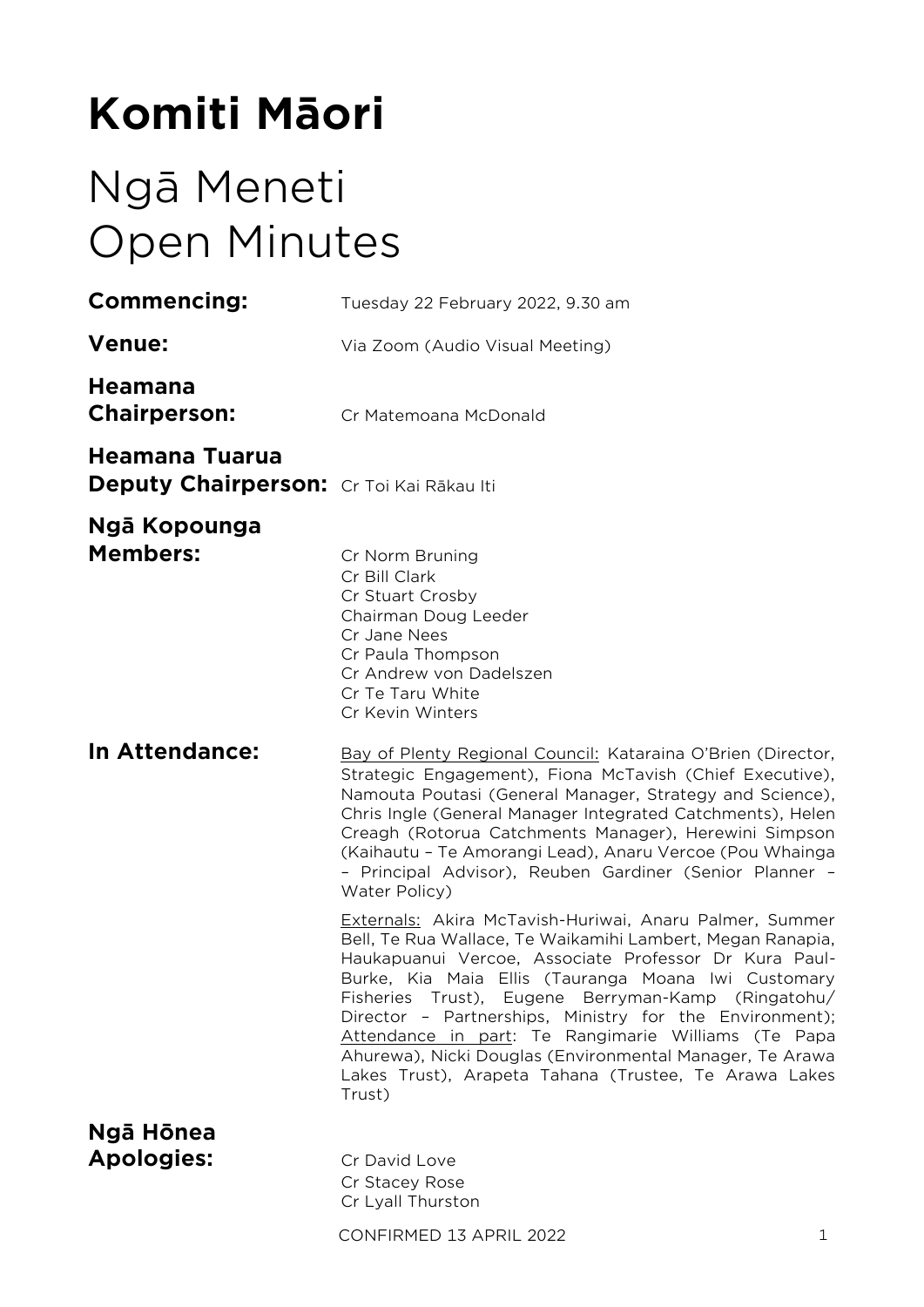# **1. Opening Prayer Karakia Whakatuwhera**

A karakia was provided Cr Te Taru White.

# **Chairperson's Opening Statement on Public Recording**

The Chairperson welcomed those present and advised that the public section of the meeting was being recorded, and that the recording would be made available on the Bay of Plenty Regional Council website and archived for a period of three years.

Recording of Meeting:<https://www.youtube.com/watch?v=H7jlsJMxllo>

# **2. Apologies Ngā Hōnea**

## **Resolved**

**That the Komiti Māori:**

**1 Accepts the apologies from Cr David Love, Cr Stacey Rose and Cr Lyall Thurston tendered at the meeting.**

> **White/von Dadelszen CARRIED**

# **3. Order of Business Raupapa o Ngā Take**

Agenda Item 8.5, Presentation Update on the National Three Waters Steering Group was withdrawn due to the unavailability of the presenter, Karen Vercoe.

# **4. Declaration of Conflicts of Interest Whakapuakanga o Ngā Take Whai Taha-Rua**

None declared.

# **5. Minutes Ngā Meneti**

**Minutes to be Confirmed Kia Whakaūngia Ngā Meneti**

## **5.1 Komiti Māori Minutes - 14 December 2021**

## **Resolved**

**That the Komiti Māori:**

**1 Confirms the Komiti Māori Minutes - 14 December 2021 as a true and correct record.**

> **Nees/Iti CARRIED**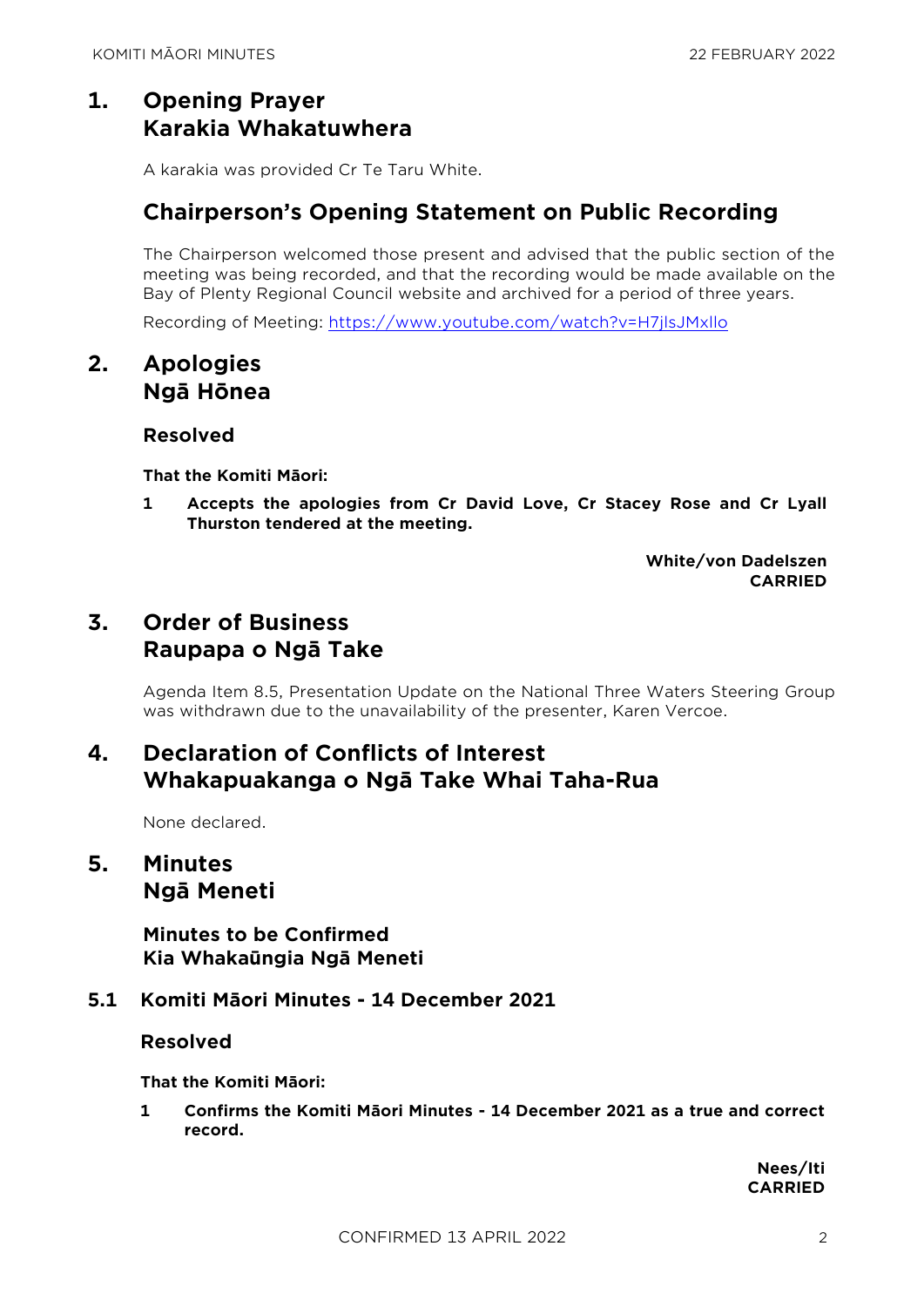# **6. Presentations Whakaaturanga**

## **6.1 Toi Moana Summer Experience Programme Update**

Presented by: Summer Bell, Anaru Palmer, Akira McTavish-Huriwai, Te Waikamihi Lambert and Te Rua Wallace

Kataraina O'Brien, Director Strategic Engagement noted the success of the Summer Experience programme which had been going for many years. A video recording from students had been well received at the recent Council meeting. The students' korero would focus on their future aspirations, which was themed around Mokopuna Futures/future generations.

#### **Key Points:**

• Overall experiences noted from the students' internships at Toi Moana were a sense of empowerment, personal growth and gratitude from the learning opportunities gained under the korowai (cloak) of Toi Moana.

#### **Summer Bell**

• Was pursuing a pathway in Māori/rangatahi/community mental health. Her wero (challenge) to elected members was to encourage diversification, new ways of thinking and to support rangatahi to thrive and become involved in local government decision-making.

#### **Anaru Palmer**

• Future aspirations were focused on rangatiratanga (leadership), te reo Māori, kaupapa Māori and contributing further to his Te Rereatukahia whānau and future generations.

#### **Akira McTavish-Huriwai**

• Was inspired to pursue a pathway in public policy and planning, noting that her time and mahi at Toi Moana had brought a focus on the impact and inequities within communities.

#### **Te Waikamihi Lambert**

• Would be completing her Bachelor of Science majoring in marine science and minoring in te reo Māori/te Ao Māori, followed by pursuing a Master and PhD and to develop a mauri assessment tool for her whānau. She thanked her mentors Gina Mohi, Kura and Joe Burke and her parents. Her aspiration in life was to become exemplar in the way of her mentors.

#### **Te Rua Wallace**

• Had life aspirations to live a happy and joyful life surrounded by her mokopuna and taiao, and where te reo Māori is spoken in a tight-knit community and ensuring the taiao is protected, including within legal frameworks. Her wish was for rangatahi (youth) to be engaged and that lowering the voting age would empower/encourage rangatahi involvement; and to encourage inter-generational collaboration/solutions between pakeke (adults) and rangatahi.

Members reserved their comments until the conclusion of the He Toka Tumoana Scholarship recipient presentations.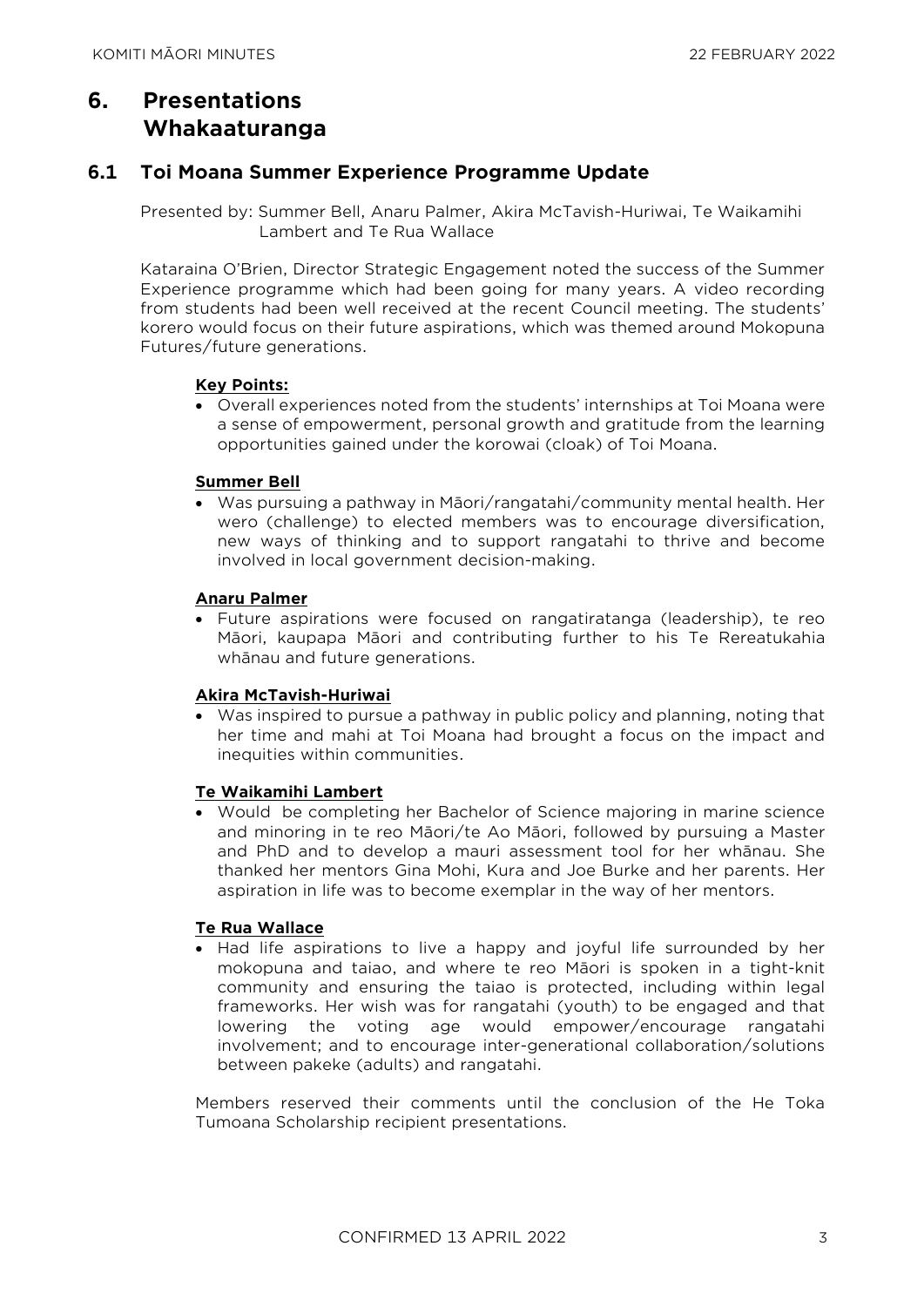# **6.2 He Toka Tumoana Scholarship Update**

*Presentation - Megan Ranapia - Scholarship Update: Objective ID A4050849* [⇨](../../../RedirectToInvalidFileName.aspx?FileName=KM_20220222_MAT_3478.PDF#PAGE=2) *Presentation - Haukapuanui Vercoe - Scholarship Update: Objective ID A4039916* [⇨](../../../RedirectToInvalidFileName.aspx?FileName=KM_20220222_MAT_3478.PDF#PAGE=8)

Presented by: Megan Ranapia and Haukapuanui Vercoe

Kataraina O'Brien introduced Megan Ranapia and Haukapuanui Vercoe who were recipients of the He Toka Tumoana Environmental Scholarship.

#### **Megan Ranapia:**

- Currently undertaking a doctorate with the University of Waikato, Megan provided background on her Bachelor of Science research study on the suitability of kutai (green lipped mussel) location in Ōhiwa harbour; and her doctorate research topic to co-develop Mātauranga Māori and marine ecology for seastar management and mussel recovery in Ōhiwa Harbour. Megan was working closely with the Rōpu Kairangahau iwi advisory group (Ngati Awa, Te Upokorehe).
- Seastar research would feed into a wider seastar/shellfish action plan for Ōhiwa to be implemented by BOPRC. Future aspirations were to carry out further research in Ōhiwa harbour on the seastar outbreaks and to work with other communities on shellfish restoration.
- Thanked Toi Moana for the scholarship and all those involved in the research studies.

#### **Haukapuanui Vercoe:**

- Pursuing a Bachelor of Engineering with honours, specialising in civil and environmental engineering at the University of Auckland.
- Thanked Toi Moana for the scholarship, which had alleviated financial stress and allowed to focus on study.
- Provided background on a taiao-related project completed in 2021 that investigated the resilience of 16 Te Arawa marae to natural hazard events. Research reports were disseminated to whānau/marae and local emergency management and interested Māori and government organisations in December 2021.
- Future aspirations were to complete post-graduate study and a PhD on improving marae performance of three water infrastructure in natural disasters, which was a timely topic given the Three Waters reform.

#### **Key Points - Members:**

- Councillors acknowledged the commitment, value, contribution and inspiration that the Summer Experience students and He Toka Tumoana scholarship recipients brought to the community.
- Wished the students all the very best for a prosperous year of study.

## **6.3 Mātauranga Māori in Practice - Te Rūnanga o Ngāti Whakahemo Marine Restoration Tohu and Climate Change Research Project 2022**

*Presentation - Is the kina still fat when the Pohutukawa bloom?: Objective ID A4052460* [⇨](../../../RedirectToInvalidFileName.aspx?FileName=KM_20220222_MAT_3478.PDF#PAGE=17)

Presented by: Associate Professor Dr Kura Paul-Burke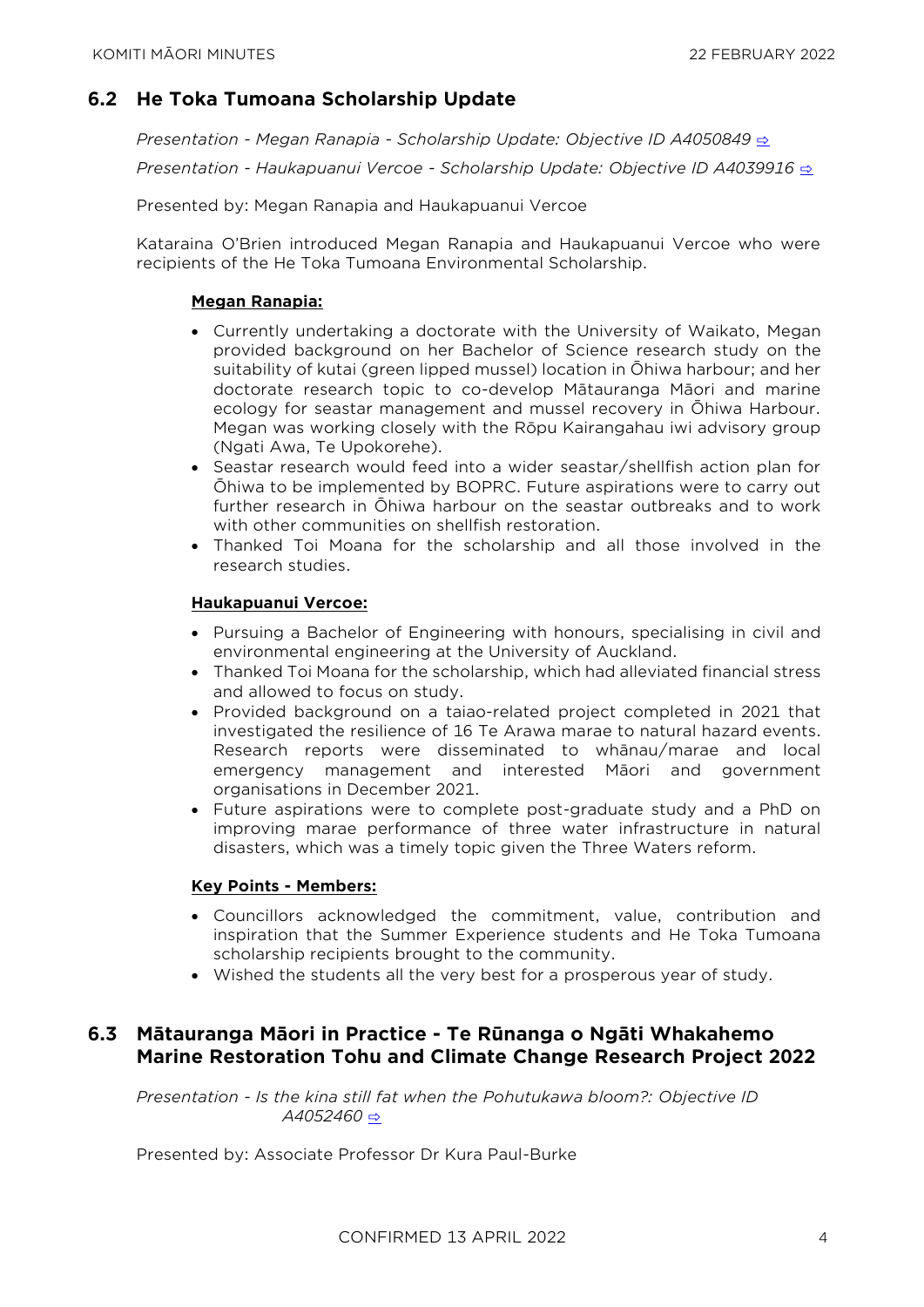#### **Key Points:**

- Te Rūnanga o Ngāti Whakahemo and Pukehina Marae were leading a Mātauranga-led project that was funded by the Deep South National Science Challenge to understand the impacts of changing climate change conditions on traditional inter-generational tohu and mahinga kai at Motunau/Plate Island.
- Project timeframe was from July 2022 December 2023.
- Provided background on tohu (indicators) used by Māori to identify trends or changes in the state of species and spaces.
- Noted that tohu were no longer in sync with mahinga kai.
- Increases in sea temperature/conditions in 2019 were predicted to have an impact on kina production and traditional practices.
- Coastal/hapū iwi were alert to these issues and the project was looking at mātauranga-led actions to utilise and better understand, adapt and respond to the changing climate, tohu and mahinga kai in coastal waters.
- Free-diving and technology monitoring wānanga would be undertaken with Ngāti Whakahemo kaitiaki and taiohi (youth) to be involved in the research study.
- Highlighted the holistic Te Ao Māori world view and responsibility to ensure our food basket is sustained, alongside the inter-relationship between indigenous cultural diversity and biodiversity.
- The project provided an opportunity for Mātauranga-led climate change research on mahinga kai and to create space for indigenous peoples' contributions, knowledge and practices to be supported, recognised and implemented.

Members reserved their comments until after the next presentation.

## **6.4 Mātauranga Māori in Practice - Enhancing the Sustainability of Koura in a Changing Climate - Tauranga Moana Mātaitai Reserve**

*Presentation - Enhancing the sustainability of Kōura in a changing climate: Objective ID A4050048* [⇨](../../../RedirectToInvalidFileName.aspx?FileName=KM_20220222_MAT_3478.PDF#PAGE=33)

Presented by: Kia Māia Ellis on behalf of the Tauranga Moana Iwi Customary Fisheries Trust

#### **Key Points:**

- Kia Māia Ellis' doctorate research project was being undertaken in collaboration with Dr Kura Paul-Burke, Megan Ranapia and Kiri Reihana and was a transdisciplinary Mātauranga Māori and science research approach that would provide for the knowledge gap in Mātauranga.
- The study proposal was being submitted to the University of Waikato and had been accepted by the Sustainable Seas National Science Challenge.
- The study would look at enhancement of kōura to support the declining at risk taonga species in the Tauranga Moana rohe and to understand climate change effects.
- Pēpi (baby) kōura would be collected from under Port of Tauranga wharves, monitored, on-grown and released back into the wild stock.
- Project would be led by the Tauranga Moana Iwi Customary Fisheries Trust.
- Outlined the research framework and Mātauranga/science objectives.
- Highlighted the need for a global collective shift in mindset to activate kaitiakitanga.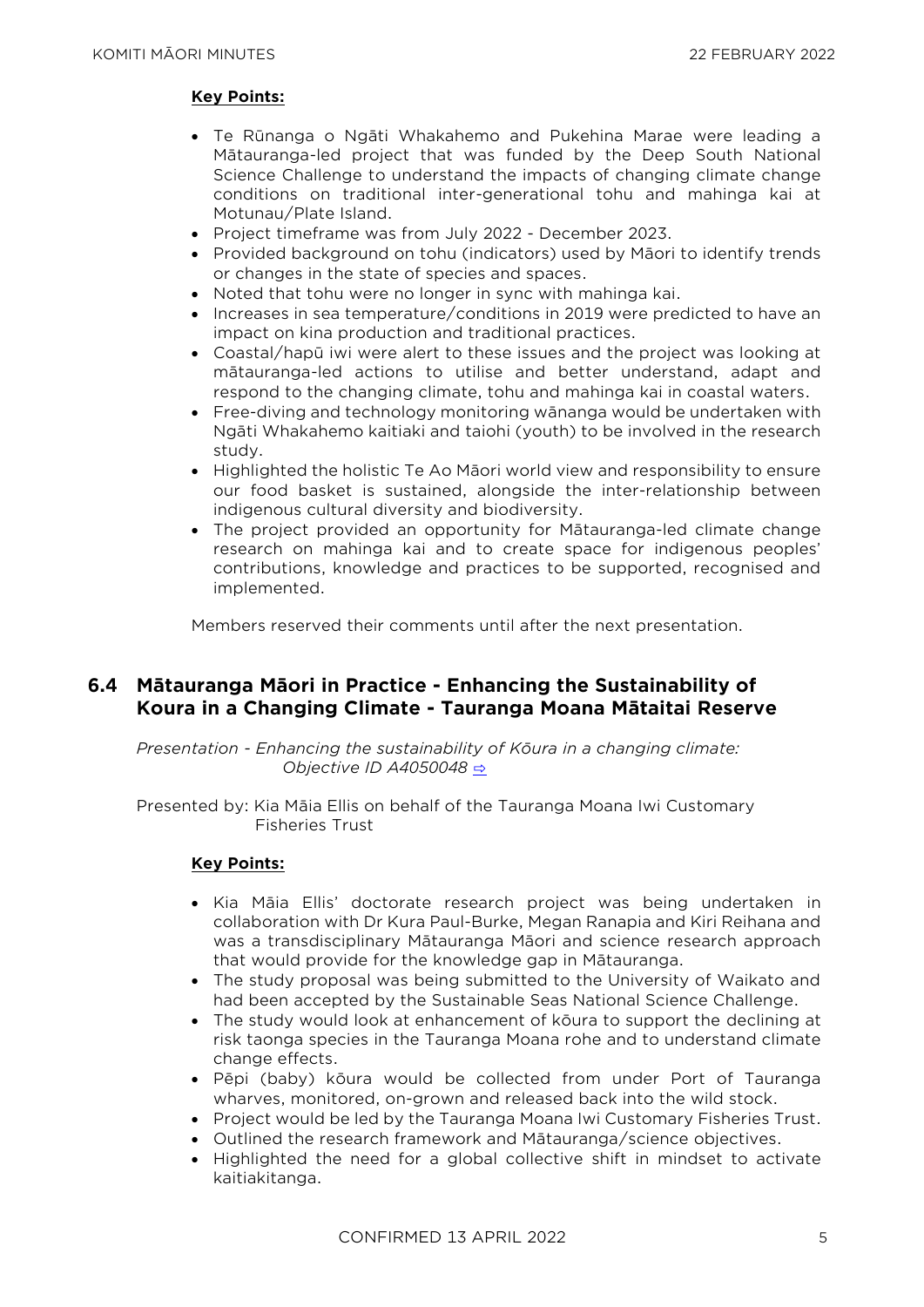• Acknowledged Tauranga Moana iwi and those who were supporting and involved in the project.

#### **In Response to Questions - Dr Paul-Burke and Kia Maia Ellis:**

- Differences in over-fishing and environmental climate change impacts on species could be determined by the quantity and condition of the species.
- Bi-product/waste from commercial and recreational harvesting was used to assist with marine research projects.
- Customary reserves, use of rāhui and habitat restoration were potential options that could be used to restore at risk taonga species.

#### **Key Points - Members:**

- Thanked the presenters for their presentations and the examples provided to support the use of Mātauranga Māori.
- Acknowledged the importance of collaboration to get the best outcome for our communities, places and spaces.

# **6.5 Ministry for the Environment - Kaupapa Māori Update**

*Presentation - Te Mana o Te Wai Implementation & Partnerships: Objective ID A4050066* [⇨](../../../RedirectToInvalidFileName.aspx?FileName=KM_20220222_MAT_3478.PDF#PAGE=47)

Presented by: Eugene Berryman-Kamp, Ringatohu/Director - Partnerships and Te Mana o Te Wai, Ministry for the Environment (MfE)

#### **Key Points:**

- Bay of Plenty Regional Council (BOPRC) were well placed to respond to Te Mana o Te Wai (TMoTW) under the National Policy Statement for Freshwater Management (NPSFM).
- Highlighted fundamental NPSFM policy and considerations for how regional councils must give effect to TMoTW and actively involve tangata whenua
- Policy reinforced the need for multi-level local approaches.
- Outlined MfE's TMoTW vision, purpose and implementation workstreams.
- An implementation partnerships team would be established in July 2022 to connect local/regional/central government and Iwi/Māori at place locally, including executive roles to connect with local government counterparts.
- Preliminary conversations had been held with Taumata Arowai to combine engagement for Iwi/Māori that could also look to include local government.
- Sought feedback from BOPRC on role expectations and connections with the regional sector.

#### **In Response to Questions:**

- Acknowledged the complexity of engaging tangata whenua at the whānau/hapū level and that a coordinated effort was needed to reduce engagement fatigue, which needed to be worked through.
- Major challenge and concerns around the expectations regarding capacity, capability and resourcing at the hapū, whānau and land trust level had been communicated to the Minister and was being considered by MfE.

#### **Key Points - Members:**

• Further discussion to provide feedback to MfE could be discussed at the Komiti Māori Workshop on 23 February 2022.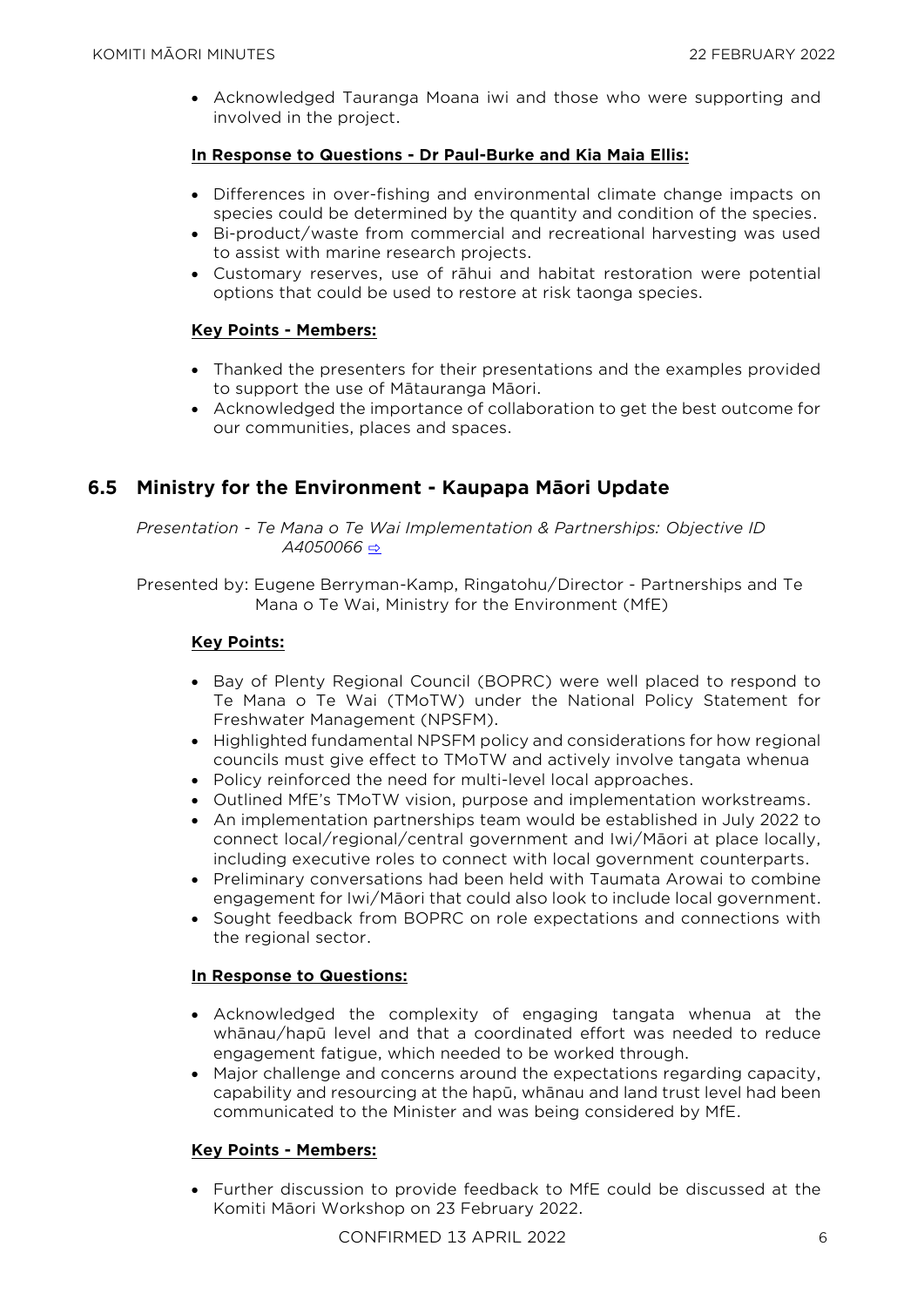• Noted the potential loss of interaction and expertise between the Freshwater Implementation Group and Kahui Wai Māori.

11:55 am – the meeting **adjourned**.

12:05 pm – Chairman Leeder and Cr Winters **withdrew** from the meeting.

12:05 pm – the meeting **reconvened**.

# **7. Reports Ngā Pūrongo**

# **Information Only Hei Pānui Anake**

#### **7.1 Te Papa Ahurewa - Part One Report**

The Chair advised that Te Rangimarie Williams, Te Papa Ahurewa Manager had been called away from the meeting due to an emergency. In her absence, Helen Creagh gave a brief overview of the covering report, which was followed by Arapeta Tahana, Te Arawa Lakes (TALT) Trustee who spoke in support of Te Papa Ahurewa.

#### **Key Points - Staff:**

- Te Papa Ahurewa had met its deliverables for the first six months of its establishment, which included: the appointment of the Te Papa Ahurewa manager, establishment administration structure and website, completion of a capacity and capability study, engagement rollout for the National Policy Statement for Freshwater Management implementation in Te Arawa and ongoing consent work.
- Further deliverables for the following six months had been agreed for completion by June 2022.

#### **Staff in Response to Questions:**

• Considered that further time was needed for Te Papa Ahurewa to increase its provision of services as it continued to establish relationships and levels of trust with further Te Arawa iwi/hapū.

#### **Key Points – Arapeta Tahana:**

- Confirmed and suspected that it would take further time for Te Papa Ahurewa to establish internal relationships and trust between TALT and the various Te Arawa hapū and iwi.
- Te Arawa had approximately 50 hapū which created a level of complexity
- Thanked Toi Moana for having the courage to provide funding and test something new and viewed Council and iwi needed to try to work innovatively and collaboratively.
- Highlighted the difference in the way that Te Papa Ahurewa had been rolled out in comparison to the Canterbury model, which was established directly by hapū, whereas Te Papa Ahurewa had been driven top-down from a settlement entity.
- Considered there was value in the model and from the perspective of a Ngāti Pikiao representative, Mr Tahana welcomed the support, however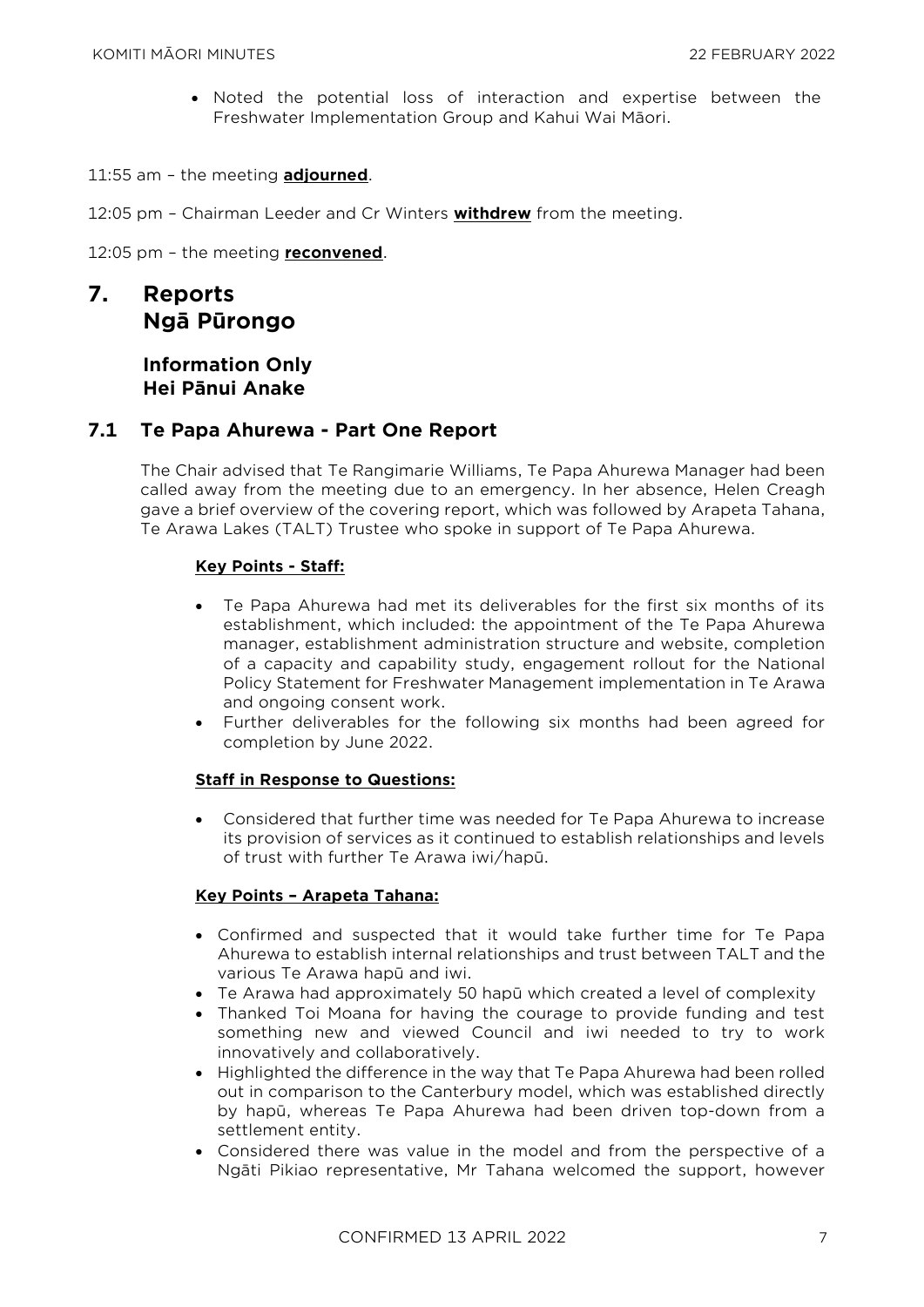further time would be needed by Ngāti Pikiao to consider what support they required.

12.12 pm – Cr White **entered** the meeting.

- Noted the challenges that iwi faced regarding the continuous changes in legislation and policy coming through from central and local government, which Te Papa Ahurewa could assist with.
- Encouraged Toi Moana to continue to have the courage to allow the process to unfold, anticipating that it would make life easier for Council and iwi/hapū.
- The space would continue to be complex however, noted that it reflected our natural environment and its diversity.

#### **Key Points - Members:**

- Acknowledged Te Papa Ahurewa's operation was a work in progress as they worked to establish themselves further.
- Thanked and commended the korero provided by Arapeta.

12.20 pm – Cr von Dadelszen **entered** the meeting.

• Looked forward to future updates from Te Papa Ahurewa on how the hub was progressing.

## **Resolved**

#### **That the Komiti Māori:**

**1 Receives the report, Te Papa Ahurewa - Part One Report.**

#### **Iti/Thompson CARRIED**

# **7.2 Chairperson's Report**

Presented by: Kataraina O'Brien, Director Strategic Engagement, Anaru Vercoe, Pou Whainga – Principal Advisor and Reuben Gardiner, Senior Planner (Water Policy)

#### **In Response to Questions - Staff:**

- In regard to Te Hononga, Te Arawa Primary Sector (TAPS) had submitted a proposal to establish an advisory group that had an extensive reach across Te Arawa land trusts.
- Provided an overview of the sub-regional hui that was held two weeks earlier and the work being progressed with and by Te Papa Ahurewa and the current status of engagement.
- Commonalities for tangata whenua across the sub-region were capacity and competing priorities and time.
- Exploring other funding streams and working in collaboration with other research agencies was a consideration of staff.

#### **Key Points - Members:**

- Congratulated the outstanding presentations provided at the meeting.
- Applauded the Chair and staff for their exemplar leadership in the Te Hononga space and commended non-Māori councillors for engaging in the journey and process.